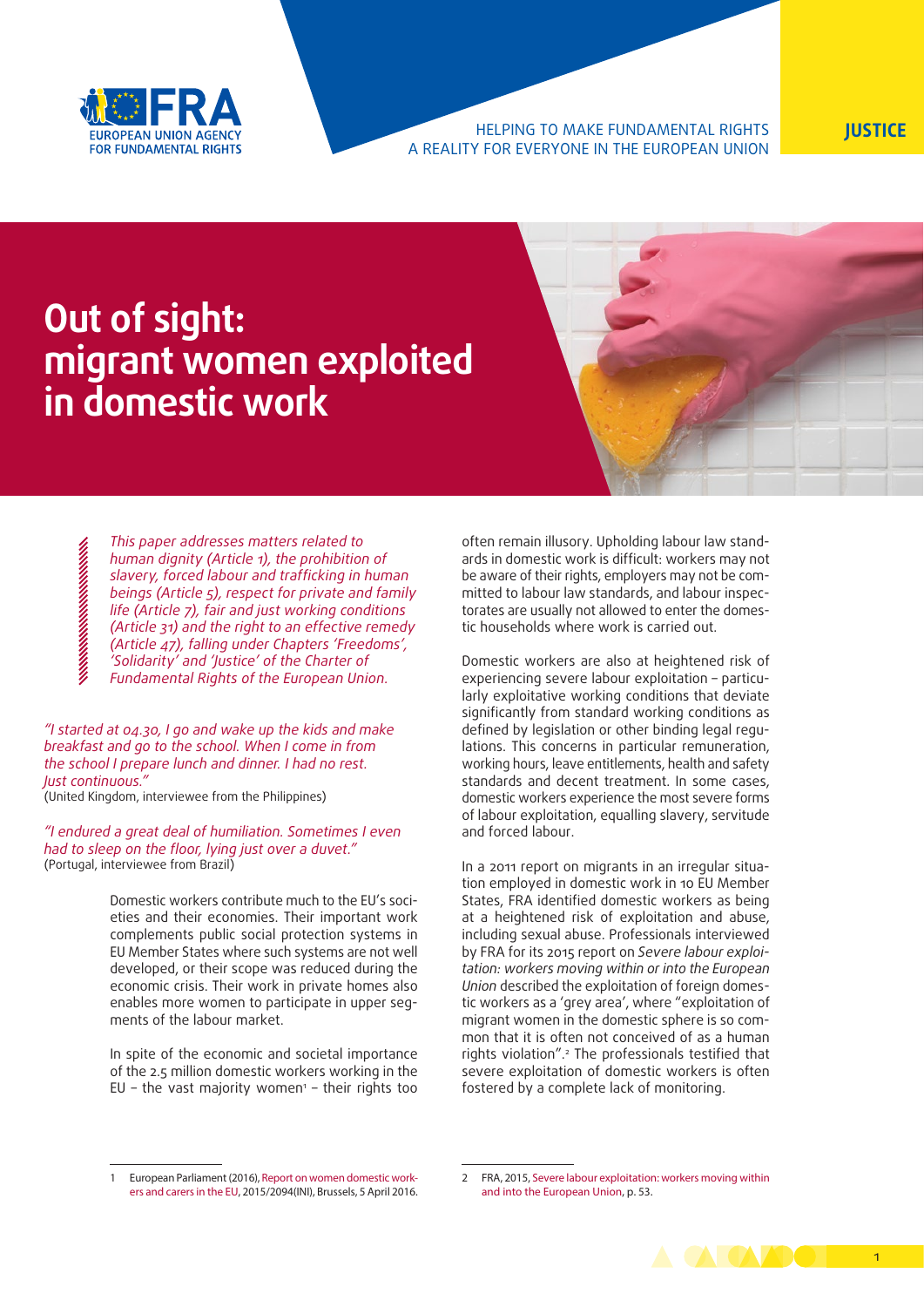# Legal and policy context

The term 'domestic worker' is used to refer to housekeeping and caring for dependents, such as children, older persons and persons with disabilities. Human rights standards on the protection of workers' rights and against labour exploitation apply to domestic workers. According to a report published by the International Labour Organisation (ILO), "[d]omestic workers are often not identified as workers in law, resulting in a de jure exclusion from the right to organize and to bargain collectively. Sometimes domestic workers are excluded on the basis that the home is not considered a workplace."3

*"We, the domestic workers, are not covered in the labour law. So that is why … we are not categorised as workers, we are categorised as family members."* (United Kingdom, interviewee from the Philippines)

> At EU level, Article 31 of the Charter of Fundamental Rights of the EU stipulates that every worker – regardless of nationality or migration status – has the right to 'fair and just' working conditions that respect his or her health, safety and dignity. Article 5 of the Charter prohibits all forms of slavery,

forced labour and trafficking in human beings. EU law also forbids the employment of irregularly staying third-country nationals under particularly exploitative working conditions.4 In addition, the EU has a strong legal framework to counter trafficking in human beings. However, as the European Commission notes, domestic work is a sector in which victims of trafficking end up being exploited. Such exploitation is particularly difficult to detect as victims (primarily women and girls) "are often isolated with limited or no opportunities to report or escape the exploitation".5

International organisations, such as the International Labour Office (ILO), the United Nations (UN), the Organization for Security and Co-operation in Europe (OSCE) and the International Trade Union Confederation (ITUC), have in recent years strongly advocated to establish decent working conditions for domestic workers on a global scale. The ILO 2011 Convention concerning decent work for domestic workers (Convention No. 189 – hereinafter 'Domestic Workers Convention') and national labour law seek to protect domestic workers against work

### **FRA ACTIVITY**

## FRA's work on severe labour exploitation

This is the first of three publications based on exploited workers' first-hand accounts of their experiences of severe labour exploitation, as shared with FRA in 2017. The three publications extend the evidence beyond the views of professionals who deal with labour exploitation, which the agency covered in its [2015 report](http://fra.europa.eu/en/publication/2015/severe-labour-exploitation-workers-moving-within-or-european-union).

The stories of the domestic workers FRA interviewed for this paper reveal appalling working conditions and fundamental rights abuses in private homes across the EU. These stories indicate that, seven years on from FRA's first report on domestic workers in 2011, little has changed in terms of the risks and experiences of severe labour exploitation domestic workers in the EU face.

This first paper:

- describes the particularly exploitative working conditions experienced by 51 migrant women both EU and non-EU nationals – who worked as domestic workers in selected EU Member States between 2013 and 2017;
- outlines risk factors that lead to severe labour exploitation of domestic workers and presents opinions about how EU Member States can counteract these risks.

The second report, forthcoming in September 2018, looks at exploited workers' (237) experiences of workplace inspections, while the third report (planned in 2019) will present a comparative overview of severe labour exploitation as experienced by 237 workers in eight EU Member States.

<sup>3</sup> ILO, ["Domestic workers organize – but can they bargain?"](http://www.ilo.org/wcmsp5/groups/public/@ed_protect/@protrav/@travail/documents/publication/wcms_345704.pdf), *ILO's Work in Progress*, February 2015.



<sup>4</sup> [Directive 2009/52/EC of the European Parliament and of the](https://eur-lex.europa.eu/legal-content/EN/ALL/?uri=celex%3A32009L0052) [Council of 18 June 2009 providing for minimum standards on](https://eur-lex.europa.eu/legal-content/EN/ALL/?uri=celex%3A32009L0052) [sanctions and measures against employers of illegally stay](https://eur-lex.europa.eu/legal-content/EN/ALL/?uri=celex%3A32009L0052)[ing third-country nationals,](https://eur-lex.europa.eu/legal-content/EN/ALL/?uri=celex%3A32009L0052) OJ 2009 L 168.

<sup>5</sup> European Commission (2016), *[Report on the progress made in](https://ec.europa.eu/home-affairs/sites/homeaffairs/files/what-we-do/policies/organized-crime-and-human-trafficking/trafficking-in-human-beings/docs/commission_report_on_the_progress_made_in_the_fight_against_trafficking_in_human_beings_2016_en.pdf) [the fight against trafficking in human beings](https://ec.europa.eu/home-affairs/sites/homeaffairs/files/what-we-do/policies/organized-crime-and-human-trafficking/trafficking-in-human-beings/docs/commission_report_on_the_progress_made_in_the_fight_against_trafficking_in_human_beings_2016_en.pdf)*, {SWD(2016) 159 final}, Brussels, 19 May 2016.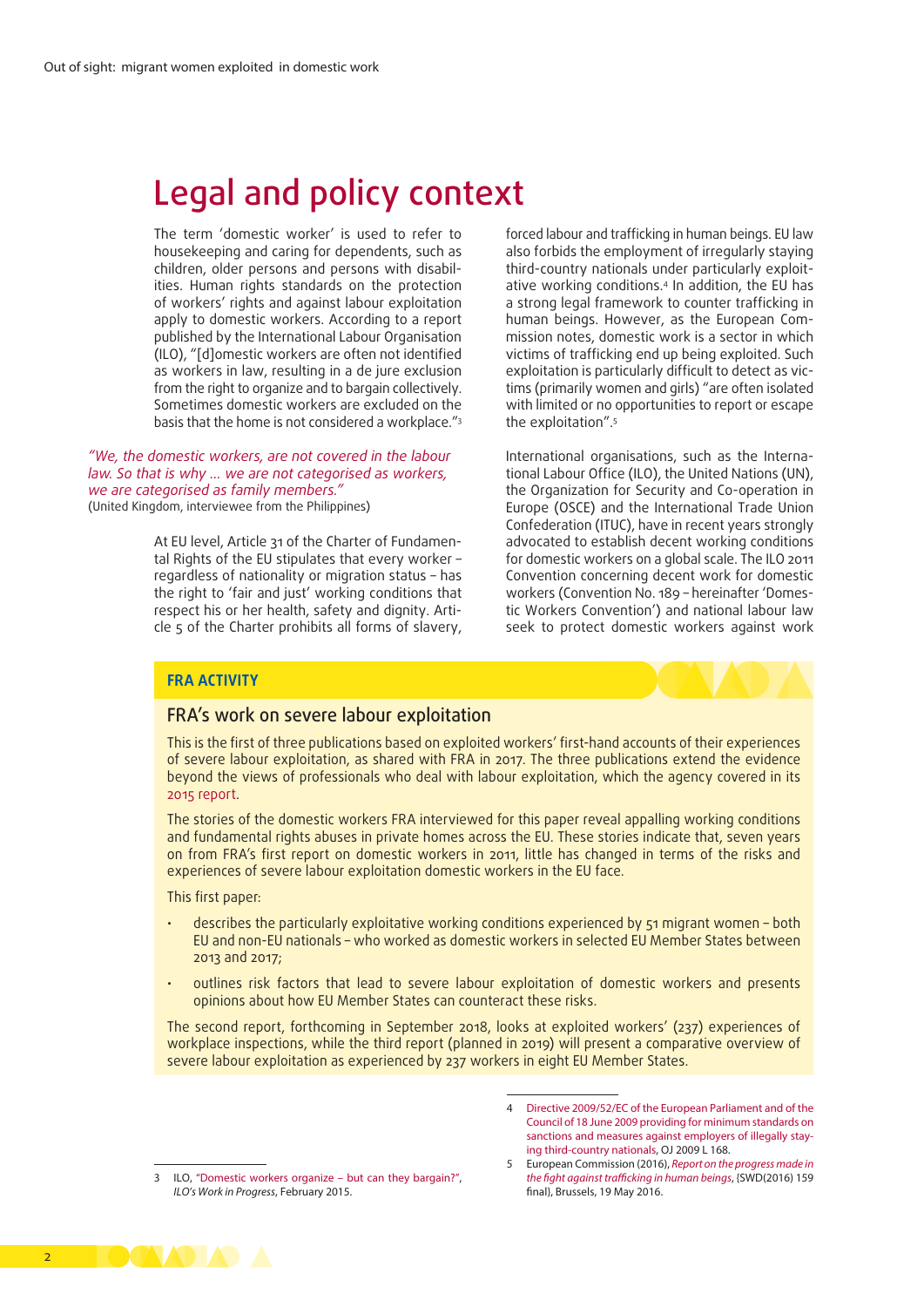situations that deviate significantly from standard working conditions, notably regarding pay, working hours, leave, health and safety and decent treatment. As of May 2018, only six EU Member States – Belgium, Finland, Germany, Ireland, Italy and Portugal – have ratified the Domestic Workers Convention. The (revised) European Social Charter of the Council of Europe (ratified by 20 EU Member States) also contains labour law standards, such as an obligation for employers to provide for reasonable working hours, paid holidays and a weekly rest period.6 The European Social Charter also guarantees workers' rights to safe and healthy working conditions, to fair remuneration and to protection of their dignity at work.<sup>7</sup>

Recent EU policy documents reflect the commitment of EU institutions and bodies to cooperate with EU Member States to advance the rights of domestic workers. A Council Decision of 28 January 2014 authorised Member States to ratify the Domestic Workers Convention, noting it as "a contribution to the European Union's effort to promote decent work for all."8

In April 2016, the European Parliament adopted the Resolution on women domestic workers and carers

in the EU (hereinafter '2016 European Parliament resolution'),<sup>9</sup> calling on the Commission and Member States to take action to ensure "that domestic workers and carers have genuine workers' rights and social protection through labour legislation or collective agreements."10 Given the predicted growth in demand for care workers in private households, the resolution stresses that "non-action will come at a high cost for both society and the workers concerned".

Looking forward, the new European Labour Authority (to be established in 2019) should – among other tasks – serve to facilitate access for workers (generally) to information on their labour law and social security rights and to employers on their obligations. Linked to the implementation of the European Pillar of Social Rights, the Commission has proposed a directive on transparent and predictable working conditions in the European Union.<sup>11</sup> The proposal aims to promote more secure and predictable employment by improving workers' access to information concerning their working conditions. Acknowledging that domestic workers are often not recognised as having worker status, the proposed directive also aims to bring domestic workers within its scope.

# Evidence base: who was interviewed?

While the views and experiences of the 51 domestic workers interviewed cannot be considered as representative of the overall situation of domestic workers in the EU, they provide a valuable snapshot of the migrant domestic workers' everyday realities in terms of living and working conditions. Their accounts include experiences with the most severe forms of labour exploitation – slavery and servitude. The evidence also points to domestic workers with irregular status being at heightened risk of exploitation, as they are especially unlikely to complain or report their situation due to fear of deportation.

## Key points of data collection and analysis

• In 2017, FRA reached – through face-to-face interviews and focus groups – 237 adult migrant workers who gave accounts of having been severely exploited for their labour between

2013 and 2017, including 51 persons exploited in domestic work. This paper is based on the experiences of these 51 domestic workers.

- Research was carried out in eight EU Member States: Belgium, France, Germany, Italy, the Netherlands, Poland, Portugal and the United Kingdom.
- All 51 domestic workers FRA reached were women – indicating that women are particularly vulnerable to experiencing labour and fundamental rights abuses in domestic settings.
- The sample of 51 domestic workers includes:
	- ° eight EU nationals and 43 third-country nationals
	- ° 22 domestic workers who FRA individually interviewed and who experienced

<sup>11</sup> European Commission (2017), [Proposal for a DIRECTIVE OF](https://eur-lex.europa.eu/legal-content/EN/TXT/HTML/?uri=CELEX:52017PC0797&from=EN) [THE EUROPEAN PARLIAMENT AND OF THE COUNCIL on trans](https://eur-lex.europa.eu/legal-content/EN/TXT/HTML/?uri=CELEX:52017PC0797&from=EN)[parent and predictable working conditions in the European](https://eur-lex.europa.eu/legal-content/EN/TXT/HTML/?uri=CELEX:52017PC0797&from=EN) [Union](https://eur-lex.europa.eu/legal-content/EN/TXT/HTML/?uri=CELEX:52017PC0797&from=EN) {SWD(2017) 478 final}.



<sup>6</sup> Council of Europe, [European Social Charter \(Revised\)](https://www.coe.int/en/web/conventions/full-list/-/conventions/rms/090000168007cf93), Strasbourg, 3.V.1996, Art. 2.

*Ibid.*, Art. 3, 4 and 26, respectively.

<sup>8</sup> Council Decision 2014/51/EU of 28 January 2014 authorising Member States to ratify, in the interests of the European Union, the Convention concerning decent work for domestic worker, 2011, of the ILO (Convention No. 189), OJ L 32/32.

<sup>9</sup> [European Parliament \(2016\), Resolution on women domestic](http://www.europarl.europa.eu/sides/getDoc.do?pubRef=-//EP//TEXT+TA+P8-TA-2016-0203+0+DOC+XML+V0//EN) [workers and carers in the EU](http://www.europarl.europa.eu/sides/getDoc.do?pubRef=-//EP//TEXT+TA+P8-TA-2016-0203+0+DOC+XML+V0//EN), 2015/2094(INI), Brussels, 28 April 2016.

<sup>10</sup> *Ibid.*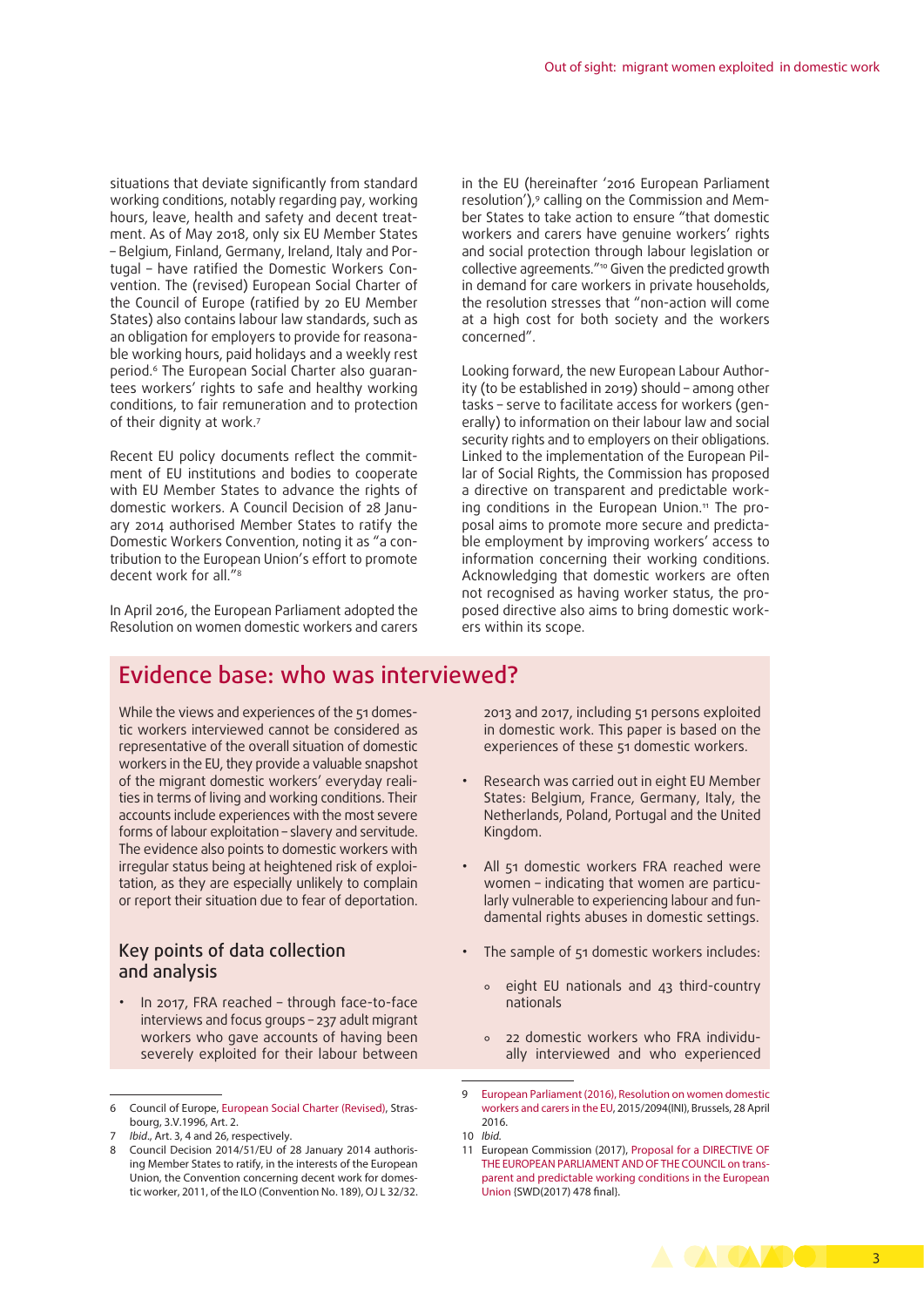labour exploitation in six of the eight Member States researched (all but Italy and Germany), and

- ° 29 respondents in seven focus groups (in seven of the EU Member States researched, excluding Italy) who were also exploited while working as domestic workers.
- Some evidence in this paper relates only to the 22 workers interviewed individually, as they answered more in-depth questions

about their individual experiences of labour exploitation than those who participated in focus groups.

• National-level civil society organisations primarily working in the areas of victim or migrant/refugee support identified the domestic workers who FRA interviewed for this paper. They had typically been referred to or had come into contact with these organisations for the purposes of accessing support following their experiences of labour exploitation.



# Key findings and opinions

The findings focus on two aspects:

- particularly exploitative working conditions experienced by domestic workers; and
- risk factors for labour exploitation and how Member States can counteract them.

In this paper, FRA issues opinions focusing on aspects of severe labour exploitation where the agency considers Member States need to take urgent action to counteract the risk of severe labour exploitation in the domestic work sector.

A question of particular importance was what interviewees themselves thought made it possible for severe labour exploitation to take place following their individual experiences of severe labour exploitation in the domestic work sector. Their personal views are presented in a separate box on page 6.

Other key issues – such as how victims of severe labour exploitation experienced support and their experiences with access to justice – will be covered in the comparative overview of severe labour exploitation as experienced by 237 workers in eight EU Member States (forthcoming in 2019).

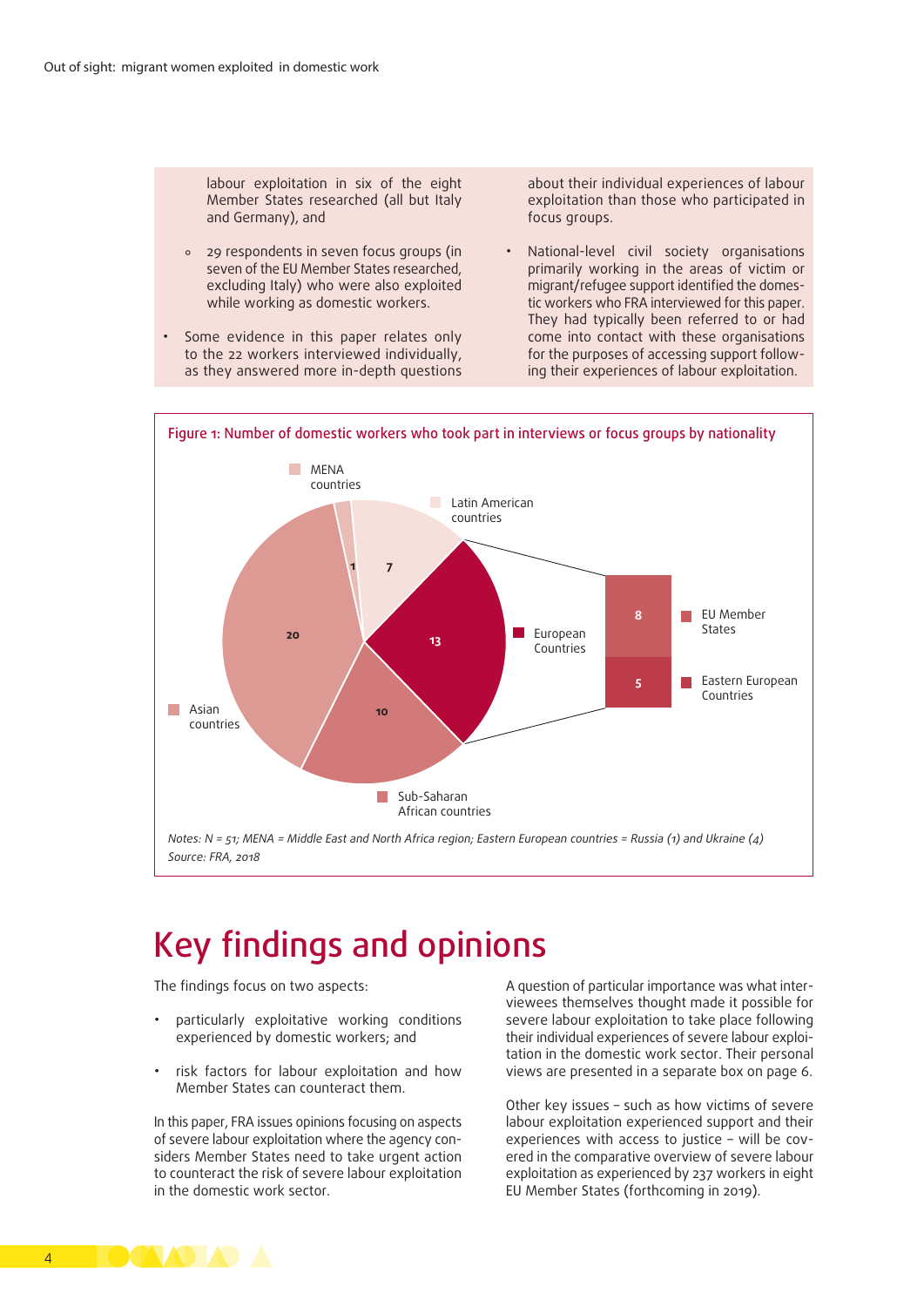# Particularly exploitative working conditions experienced by domestic workers

Humiliating and degrading treatment and lack of privacy

Many of the interviewees who experienced severe labour exploitation gave accounts of poor and degrading living conditions – which often also infringed their right to privacy.

Among the 22 domestic workers individually interviewed, six interviewees had to share rooms with the children they looked after or other family members of the employer; three had to share a bed with the children; and a further four had to sleep on the floor. An employer had installed a surveillance camera in one worker's room.

Many interviewees were allowed to take only short breaks, if any. Interviewees also gave accounts of getting little food, of not having access to water or a shower, or not being allowed to use the bathroom.

*"And then I drink, drink water, because they do not allow me to drink all the time. If they are in the house I cannot drink the water, but if they go to shopping … I drink."*  (United Kingdom, interviewee from the Philippines)

*"As time went by I realised that everything in this house was on CCTV – even my bed, they were watching me all the time."* 

(Poland, interviewee from the Philippines)

### Abuse and maltreatment by the employer

Almost all interviewees who experienced labour exploitation experienced bullying, harassment, emotional and/or physical abuse or violence by employers and/or their family members.

One third of those interviewed made clear that they feared their employers, all having experienced bullying/harassment and/or physical violence.

Many exploited workers experienced multiple forms of violations of human dignity. For example, workers interviewed in the United Kingdom (later identified as victims or potential victims of trafficking in human beings) gave accounts of

employers or family members physically attacking them. The majority of cases of physical violence were reported by migrant workers interviewed in the United Kingdom who were later identified as victims or potential victims of trafficking in human beings. Several workers (5) experienced threats of (serious) violence or of not being paid. Two interviewees reported being sexually harassed. Domestic workers participating in focus group discussions highlighted the unbalanced power relationship between employer and domestic worker and the reluctance of employers to treat migrant workers in a respectful way.

*"He got mad, so I tried to leave. He […] wanted to hit me and he threatened me saying he was the one who brought me to France, that he could take me back to Morocco anytime and that he could hurt me."*  (France, interviewee from Morocco)

## Little pay

Almost all domestic workers interviewed faced issues with pay, which did not correspond to the minimum wage or to the hours actually worked.

One third mentioned employers' false promises at the beginning of the working relationship – such as higher wages, paying social security contributions or funding travel costs.

Another third said that they had either not received pay for some time or at all.

Some employers paid workers in cash – in some cases seemingly a strategy to avoid establishing a formal working relationship. Interviewees also reported other exploitative practices – including employers paying a different wage each month, delaying payment or spontaneously deciding to cut wages – further aggravating the economic situation of domestic workers.

*"The salary really is not the minimum, but I cannot complain, I do not have papers […] so I just keep quiet about it."* (Belgium, interviewee from the Philippines)

## Long working hours

Almost all interviewees who experienced labour exploitation had to work between 10 and 18 hours a day, often completing tasks outside their job description – such as cleaning, doing laundry and grocery shopping.

Only a few (6) had one to two days off each week.

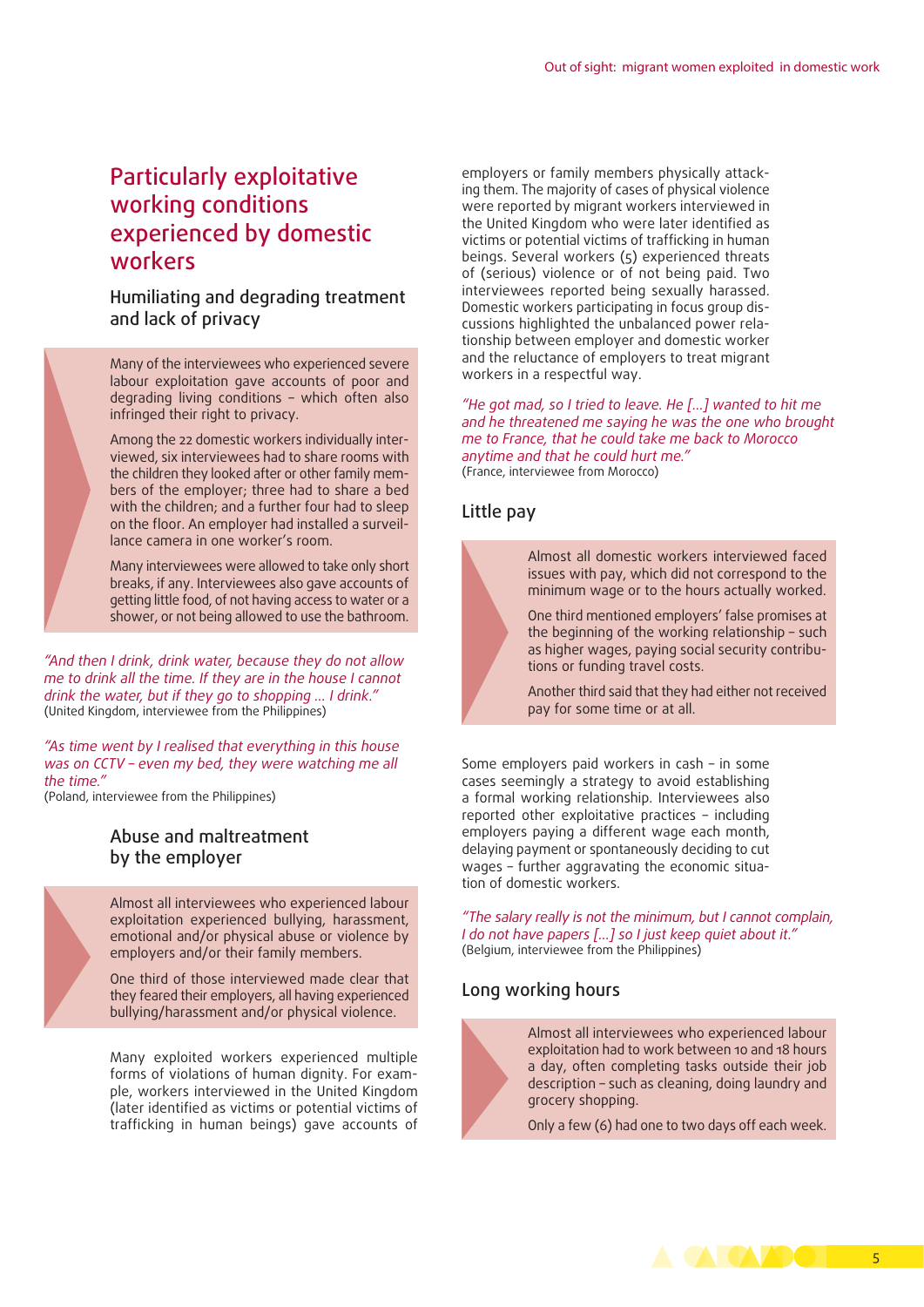*"At first I had to […] give him the medication, help him bathe, take him to the toilet … then it was also ironing, cooking, cleaning the house, going to the shops … doing everything."* (Portugal, interviewee from Cape Verde)

*"One day I had a holiday [in] 5 months […] after that I did not get another day."*  (The Netherlands, interviewee from Indonesia)

# Interviewees' perceptions of why labour exploitation happens

When asked what they thought made it possible for severe labour exploitation to take place, the 22 interviewees who experienced labour exploitation gave a range of reasons. The most frequent – as shown in Figure 2 – are:

- **Need to make a living** interviewees often had to support family members in their country of origin, and felt that they had no choice but to accept the working conditions offered. One domestic worker from the Philippines exploited in Poland explained that many workers do not report abuses for fear of losing their jobs. For many people, including her, regular income is a priority. She also explained how, if they do leave the job, many workers do not take action against their employer because they focus on finding a new job as soon as possible. Furthermore, foreign workers often do not speak the local language and do not know the law, which makes reaching out for help very difficult.
- **Fear** of losing the job; of deportation; and of violent treatment by the employer. One interviewee from Indonesia exploited in the Netherlands described this feeling of fear as follows:

*"If I [...] run from the house, where should I go? I do not have money. I just wanted to go back to Indonesia. I came in their house in the good way, so I also wanted to go back to Indonesia in a good way. But they treat me bad. The employer would say we already paid everything for you so you cannot go home without my permission."*

• **Uncertain or irregular residence/migrant status** – leaving some domestic workers feeling as though they had little choice but to accept

the job. A Brazilian domestic worker in Belgium explained that workers with irregular status have little choice but to accept poor working conditions. She needed money to pay for her son in Brazil and to be able to go back to Brazil.

- **Impunity of exploiter** one domestic worker from the Philippines exploited in the United Kingdom perceived employers as seeing Filipinos as slaves and considered that nothing could happen to them: "*I think because they [...] had more money and thought they could control everything. I think that is why they do it to us. They think Filiponos are just for slavery."*
- **Personality/behaviour of the exploitative employer.** An interviewee from Brazil who worked in Portugal for more than three years as a live-in carer of a dependent elderly person explained how her employers (the lady she worked for and a man who falsely recruited her as a cleaner in a company) abused their position and exploited her:

#### *"I needed the work because I've always helped my parents in Brazil. And then I got attached to the lady too, because she was very needy, and they abused my good will."*

Other reasons given were a lack of knowledge of the law/their rights; lack of controls by authorities and the prohibitive costs of a lawyer; lack of inspections; lack of knowledge of language; no knowledge about who to turn to for support; isolation; and racism/discrimination.

*"Maybe because I have limited knowledge. I don't know what are the laws here. [...] I don't know what are my rights here in this country."*  (United Kingdom, interviewee from the Philippines)

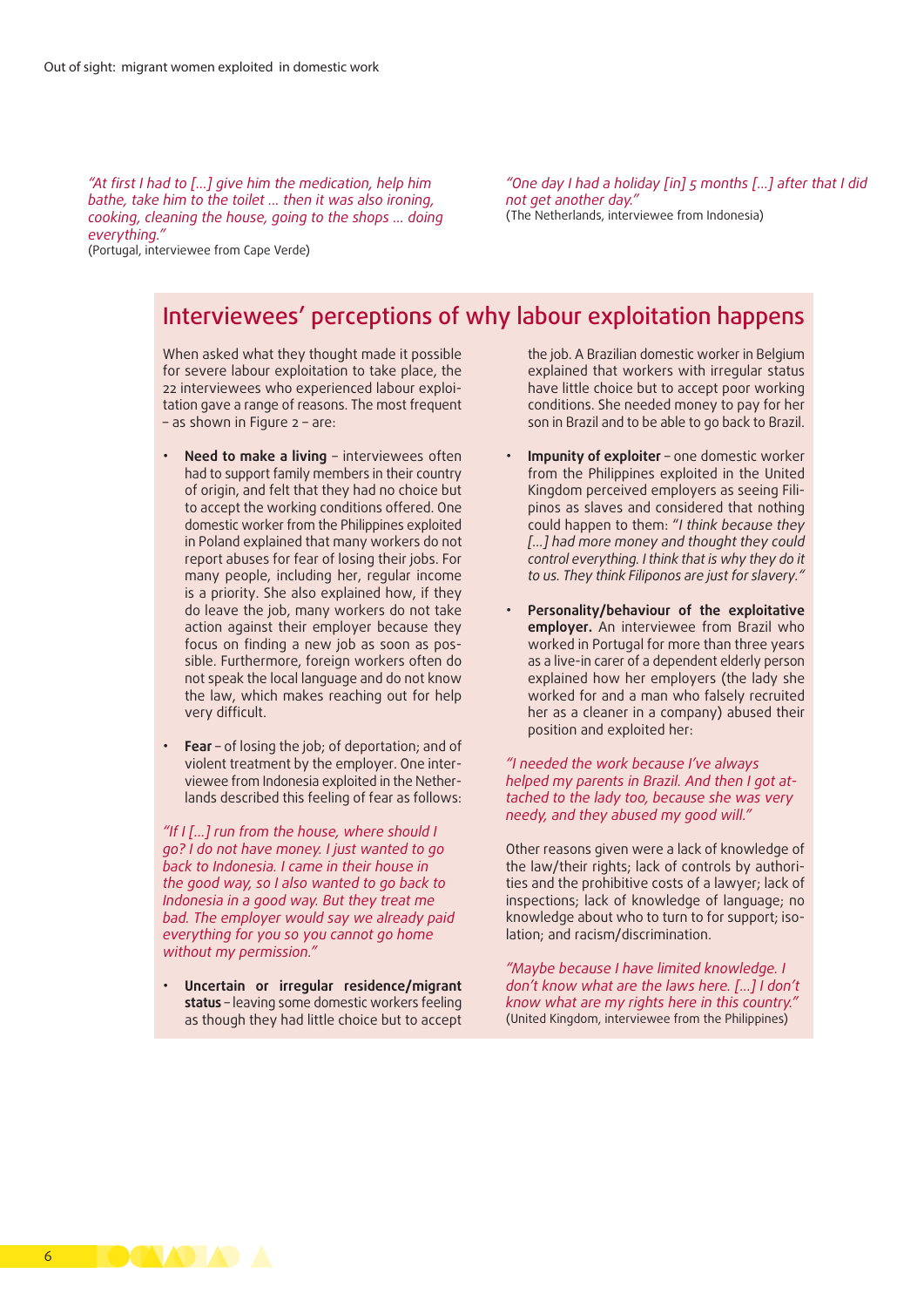

# Risk factors for severe labour exploitation and how Member States can counteract them

FRA conducted a qualitative analysis of the firsthand accounts of all the domestic workers (51) who participated in the research concerning their experiences of labour exploitation in domestic work settings to determine key risk factors for severe labour exploitation in the domestic work sector. As a result of this analysis – which also reflects the main issues raised by research participants – the agency has identified four risk factors that render domestic workers particularly vulnerable to experiencing severe labour exploitation, and proposes how Member States can counteract them:

- 1. Dependency on employers
- 2. No workplace inspections and lack of complaint mechanisms
- 3. Few pathways to access support
- 4. No or little knowledge of domestic workers' rights.

# Dependency on the employer

Interviewees described dependency on employers as a major issue contributing to severe labour exploitation.

The majority of interviewees (17) entered the EU legally – most having a domestic workers' visa (7); a tourist visa (6); or another type of work or residence permit  $(4)$ . Two interviewees were in an irregular situation on arrival, and data are unavailable for three interviewees.

However, in at least eight cases, interviewees' residence status during the period in which they were exploited was tied to the particular employer they came to the EU to work for. A further 10 interviewees were in an irregular situation during the period of exploitation. In seven of these cases, interviewees ended up with irregular status following the expiration of temporary (tourist, au pair or medical) visas.

Many interviewees were afraid to claim their rights or confront their employer due to their irregular residence status or dependency on employers for their visa. They feared being deported and losing their only source of income, thus increasing their dependency on their exploitative employers.

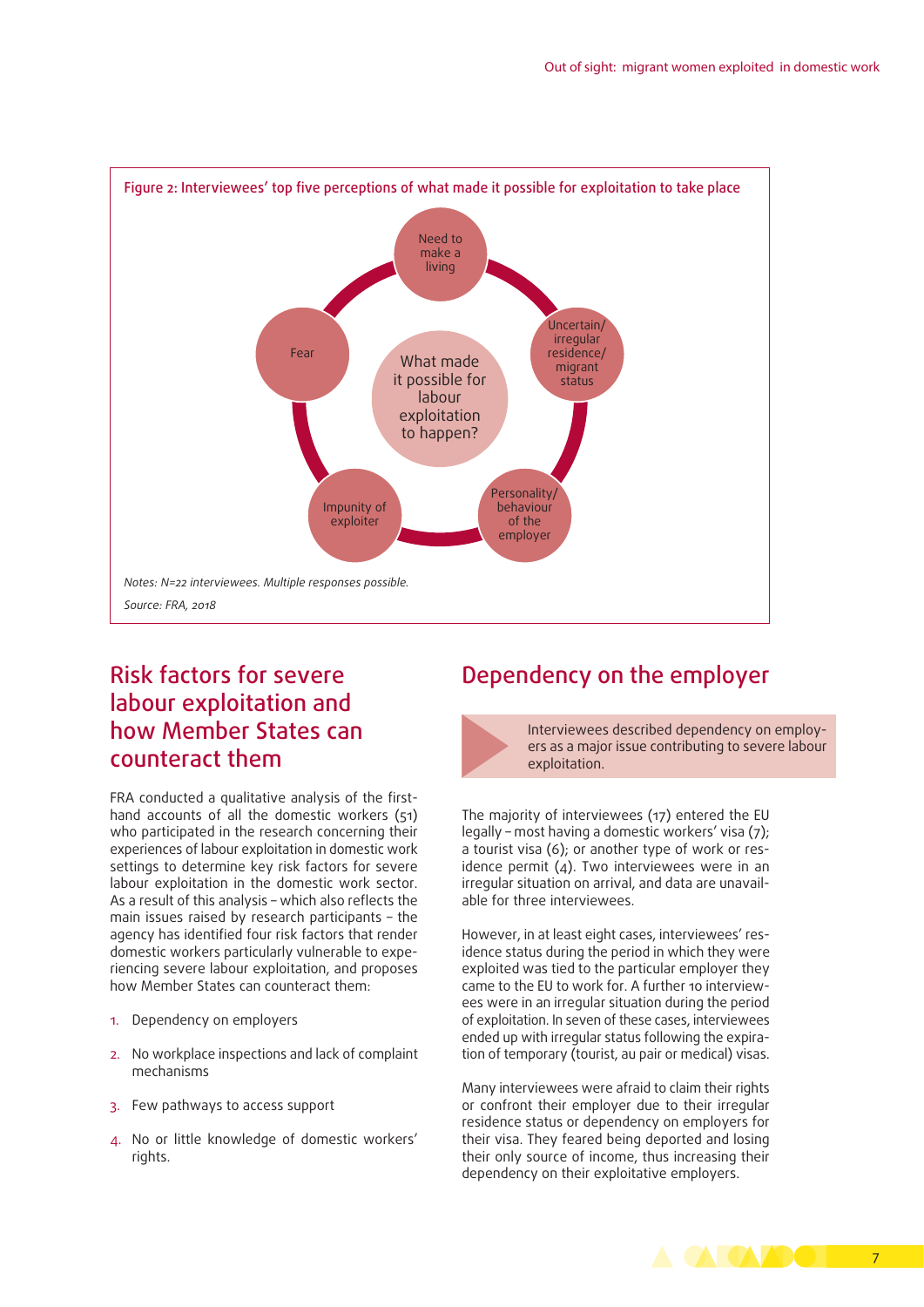Dependency was aggravated by the fact that the majority of domestic workers (14) were 'live-ins'; i.e. resided in their place of work; meaning that losing their job would have resulted in the need to find a new place to live. Focus group participants also highlighted the fact that many domestic workers need to support dependents, such as children living in another part of the world, and that they live in fear of not being able to provide for them. This highlights a further dependency on employers. Domestic workers' accounts also illustrate the negative consequences of domestic work on their family life, due to the challenges of juggling their work with caring for their own children.

Employers (and their families) also often controlled and monitored domestic workers. One third of interviewees were either forced or asked not to talk to anybody. Some were not allowed to leave their place of employment – or at least without being accompanied. Four interviewees reported having to get permission from their employers to call their families.

Several workers raised the issue of not being able to apply for a residence permit without a valid work contract (which the majority of interviewees did not have). In 10 cases, employers kept the interviewees' passports (reported most often by domestic workers in the United Kingdom (7), who were later recognised or awaiting a decision on being recognised as victims of trafficking).

*"She [the employer] took advantage of me not having residence documents. Because if I had documents, I would not clean so many hours."*  (Belgium, interviewee from Brazil)

## Preventing dependency of domestic workers

Domestic workers depend on employers for accommodation and employment – however, evidence shows that a domestic worker's residence or migrant status is often the key factor rendering them dependent on their employer and unable to leave. For example, some Member States have established domestic worker visa systems for third-country nationals, which involves them being tied to a single employer for the duration of their visa. Experiences of domestic workers interviewed for this research point to such an obligation being a doorway to the risk of exploitation and abuse. Domestic workers with irregular status are also particularly vulnerable to experiencing severe labour exploitation, often feeling like they have no choice but to accept the poor working conditions on offer.

#### FRA opinion 1

*To ensure that domestic workers can effectively enjoy their fundamental right to fair and just working conditions and to prevent other fundamental rights abuses, Member States should prioritise measures to safeguard workers against dependency on a single employer. One option is to grant domestic workers the right to switch employers within the term of their visas, and clearly informing workers about this right.* 

# No workplace inspections and lack of complaint mechanisms



No interviewees had witnessed any workplace inspections while working in private households.

Two workers received instructions from the employer about what to do in case of inspections. For example, one domestic worker worked for a diplomatic household and was forced by her employer to lie about her working conditions to the Ministry of Justice, where she had to renew her ID card each year.

*"[B]efore we get to the airport they are briefing us. The employer [says] tell them that you are happy with us. Tell them that you have a big salary."*  (United Kingdom, focus group participant from the Philippines)

## Providing for labour inspections and complaint mechanisms in the domestic work sector

In 2015, FRA stressed the invisible nature of severe labour exploitation in domestic work due to the lack of monitoring of this sector in many Member States, in large part as a result of the legal and practical challenges related to inspecting private homes; a fact that remains the case in 2018. Evidence gathered by FRA indicates that domestic workers do not experience workplace inspections – even in those EU Member States which have ratified the Domestic Workers Convention, which calls upon States Parties to provide for labour inspections.

The lack of workplace inspections means that domestic workers have little or no access to complaint mechanisms and do not have the opportunity to report their situations to those who monitor, for example, the working conditions and health and safety of workers. Interviews conducted by FRA with both professionals (2015 report) and exploited workers (2017) make clear that to end the impunity

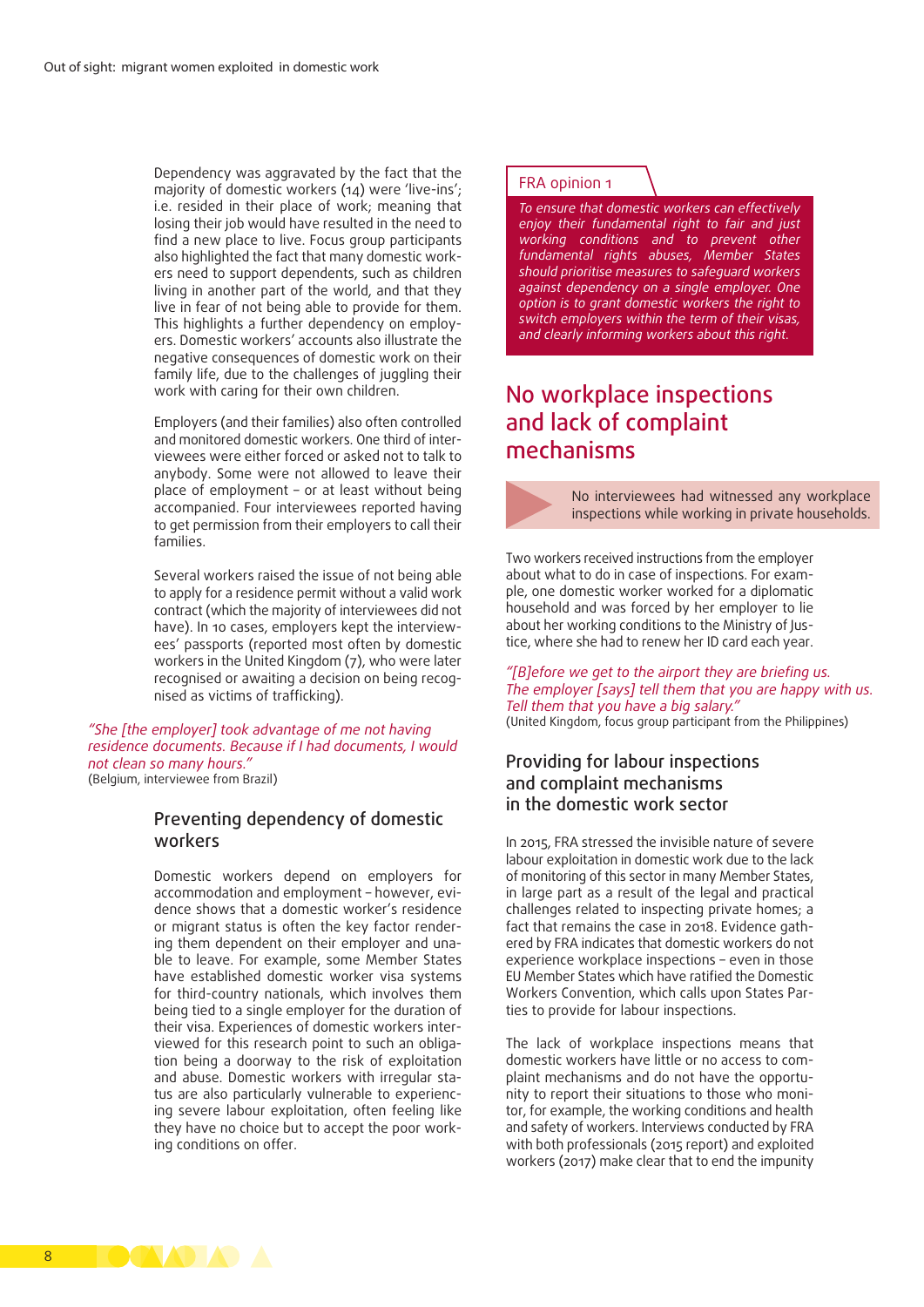of exploitative employers, workers must be able to report situations of severe labour exploitation, be offered sufficient protection and have the right to an effective remedy in line with Article 47 of the Charter, without having to fear being deported. Article 17 of the Domestic Workers Convention calls on Member States to establish effective and accessible complaint mechanisms for the protection of domestic workers. With regard to the situation of third country nationals in an irregular situation, Directive 2009/52/EC of the European Parliament and of the Council of 18 June 2009 providing for minimum standards on sanctions and measures against employers of illegally staying third-country nationals (Employer Sanctions Directive) also obliges Member States to ensure that there are effective mechanisms through which third-country nationals in illegal employment may lodge complaints against their employers, directly or through third parties designated by Member States such as trade unions or other associations.<sup>12</sup>

#### FRA opinion 2

*EU Member States which have not yet ratified the Domestic Workers Convention should do so, and should revise regulations that have the effect of exempting domestic workplaces entirely from inspections. In accordance with Article 17 of the Convention, and as highlighted in the 2016 European Parliament resolution on women domestic workers and carers, EU Member States, together with the social partners, should provide for labour inspections in the domestic work sector.*

#### FRA opinion 3

*Labour inspections in the domestic work sector should focus on monitoring the working conditions of workers, and on enabling and empowering workers to report their actual situations by establishing clear standards and procedures to inform them of their rights and enable safe access to victim support and justice mechanisms. With regard to third country nationals in an irregular situation, Member States should ensure that irregular residence or work does not obstruct the obligation of public authorities to acknowledge a severely exploited worker as a victim of crime, in line with Directive 2012/29/EU of the European Parliament and of the Council of 25 October 2012 establishing minimum standards on the rights, support and protection of victims of crime (the Victims' Rights Directive), which applies to all victims in a non-discriminatory manner, including with respect to their residence status.*

## Few pathways to access support

Evidence shows that pathways for exploited domestic workers to access support are severely limited.

The lack of workplace inspections and complaint mechanisms often renders support for domestic workers out of reach. However, exploited domestic workers interviewed by FRA who came into contact with victim support organisations testified to the important role played by civil society organisations in helping them to leave their situation and seek access to justice.

*"It was amazing. They offer real help, I feel comfortable to go and speak to them about my situation."*  (United Kingdom, interviewee from the Philippines)

## Supporting domestic workers in the aftermath of severe labour exploitation – the key role played by civil society organisations

FRA evidence shows the crucial role that third parties – such as victim support and migrant workers' organisations, and also private individuals – play in enabling and empowering exploited domestic workers to leave their situation and access support. This is often the first step to accessing justice, which findings show is often out of reach for exploited domestic workers who do not know where to turn for help.

Under Article 8 of the Victims' Rights Directive, all victims – including migrants in an irregular situation – have a right to access support services in accordance with their needs. Victim support services must operate in the interest of the victim and be confidential and free of charge. If access is denied, Article 47 of the Charter requires that an effective remedy be available to the victim. FRA highlighted in its 2015 report on severe labour exploitation that, while most Member States have special measures in place to deal with at least certain categories of victims – such as victims of trafficking in human beings – there is a lack of comprehensive support service systems for victims of severe forms of labour exploitation, and many existing services exclude particular groups.

The experiences of domestic workers interviewed by FRA in 2017 show that, where victim support organisations are involved, the protection mechanisms established for victims – for example, victims of trafficking in human beings – can work well. For



<sup>12</sup> Directive 2009/52/EC of the European Parliament and of the Council of 18 June 2009 providing for minimum standards on sanctions and measures against employers of illegally staying third-country nationals, OJ 2009 L 168, Art. 13.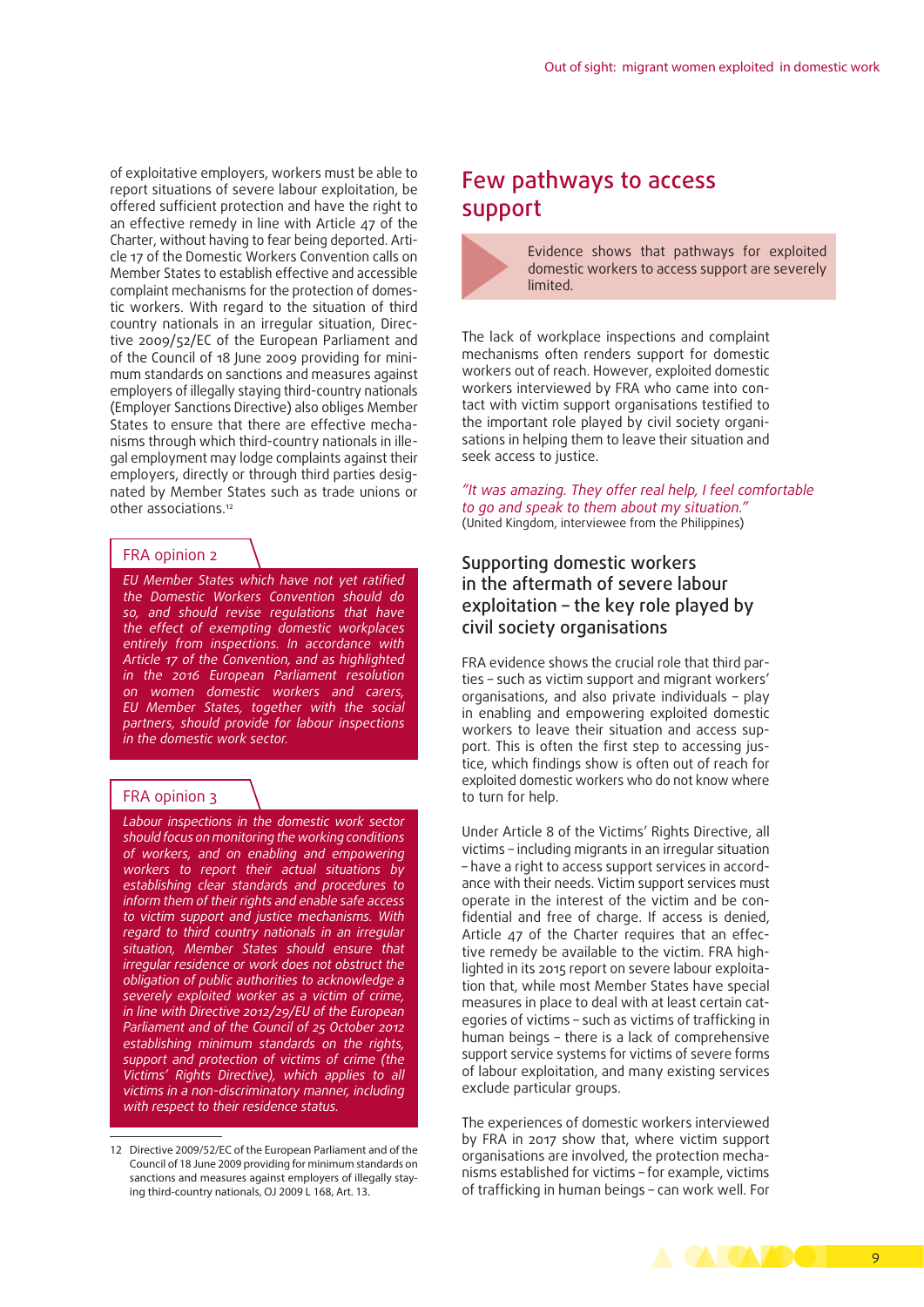example, with regard to the situation of seven interviewees who had been granted or were awaiting a decision on being granted special residence status as recognised victims of trafficking in human beings (relating mostly to domestic workers from the Philippines in the United Kingdom), interviewees had approached private third parties such as a church, a shopkeeper or a neighbour, who put them in touch with a community support group for Filipinos (the Filipino Domestic Workers Association (FDWA)). This group then put interviewees in touch with the migrant domestic workers' support organisation Kalayaan, which referred their cases to the National Referral Mechanism (a framework for identifying victims of human trafficking and ensuring they receive the appropriate protection and support).

FRA evidence shows that third parties can also help exploited domestic workers from third countries to (at least temporarily) regularise their situation. At the time of interview, the majority of interviewees (15/22) had obtained some form of (at least temporary) residence status. This is enabled by EU legislation, such as in the case of victims of trafficking in human beings. Third parties also encouraged and empowered interviewees to report to police.

#### FRA opinion 4

*As the agency highlighted in its 2015 report, and reiterates here in light of the evidence gathered for this report, EU Member States should ensure that:*

- *every victim of severe labour exploitation has targeted support services available to them – for example, by extending the mandate of support services targeting victims of trafficking to include support service provision to victims of severe labour exploitation;*
- *mechanisms for the referral of victims to support services are available for victims of all forms of severe labour exploitation;*
- *victims of labour exploitation are not excluded from support services as a result of their irregular residence status;*
- *support services are equally accessible to EU and non-EU citizens.*

# No or little knowledge of domestic workers' rights



Almost all interviewees who experienced labour exploitation indicated that they had little or no knowledge of workers' rights.

Research participants in focus groups saw not knowing one's rights as a factor which facilitates exploitation, in addition to not knowing national legislation and agreements regarding the establishment of work contracts, working hours or tasks associated with a specific profession (for example childcare). Participants also identified a lack of knowledge of human rights as a cause of exploitation.

*'The employers take advantage of that, of knowing that the person has little information. […] [E]mployers know what the rights of the employee are, but they pretend that they don't because this way they can take advantage of the fragility of the person and use that in their own favour. […] [I]f there is more information, this will happen less often."*  (Portugal, interviewee from Cape Verde)

## Increasing the knowledge of workers, employers and societies about the rights of domestic workers

FRA evidence shows that domestic workers in the EU rarely have knowledge about their rights as workers – including related fundamental rights. Testimonies of both professionals (2015 report) and exploited workers (2017) gathered by FRA also indicate that employers and the general population are not aware and respectful of domestic workers' rights.

New legislation proposed by the European Commission in 2017 (proposed directive on transparent and predictable working conditions in the European Union) proposes that all workers in the EU should have the right to more complete information on the essential aspects of their work, to be received by the worker, in writing, at the latest on the first day on the job. The proposal aims to ensure that these rights cover all workers in all forms of work, including domestic work. It includes targeted provisions on enforcement to make sure that workers effectively benefit from these rights. If adopted, this proposed directive could improve the situation of domestic workers with respect to strengthening their rights to transparent and predictable working conditions, as it is apparent from the evidence gathered during FRA's 2017 research that domestic workers would have benefited from such a measure if effectively enforced.

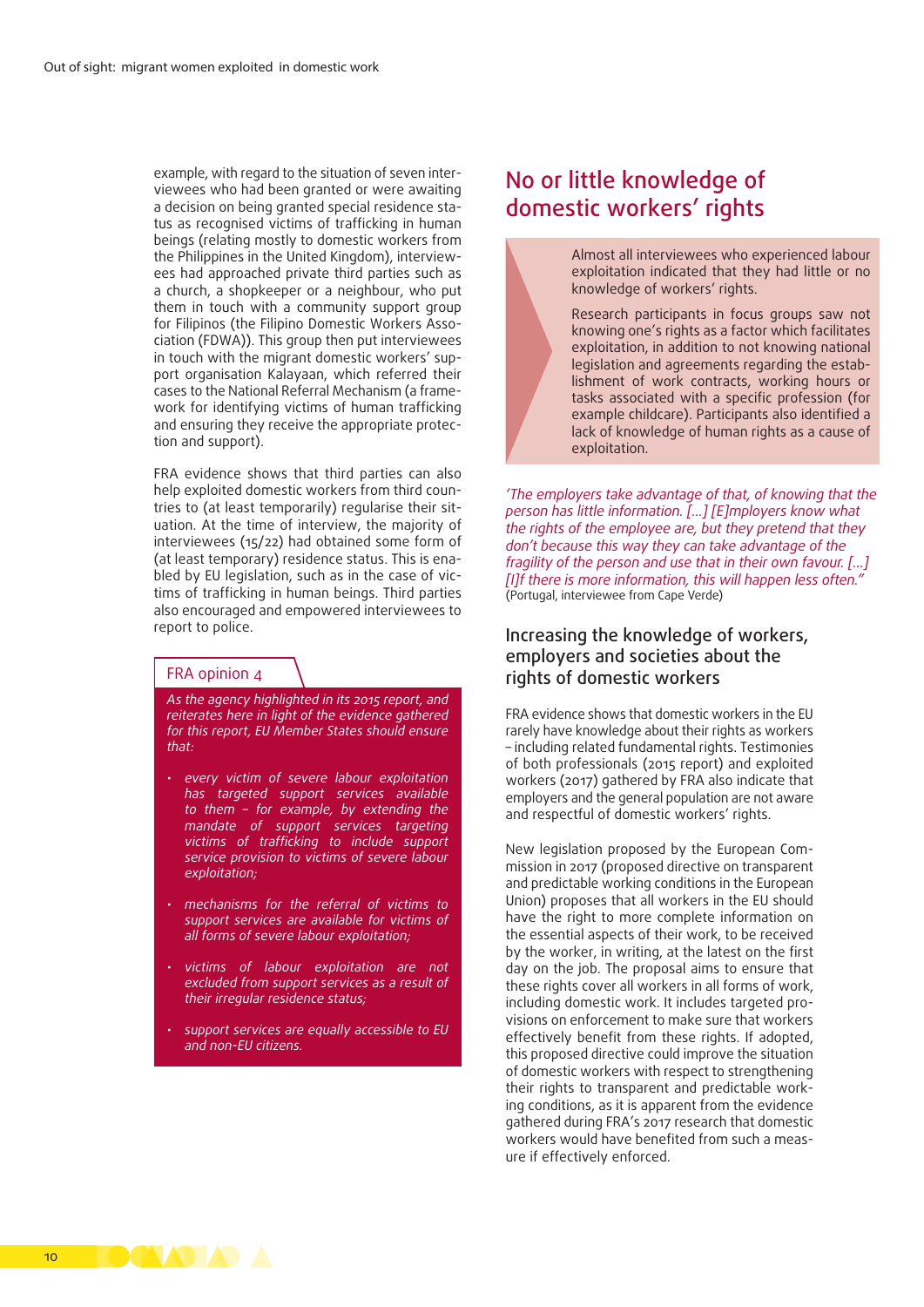#### FRA opinion 5

*As FRA stated in its 2015 report on severe labour exploitation, EU Member States should ensure that workers have access to knowledge about working conditions and their rights. Member States should encourage trade unions and other private organisations to provide information to workers before their departure, as well as when they arrive in the country of work. Member State actors can also play an important role in providing information – for example, foreign affairs ministries or embassies. In line with the ILO Domestic Workers Recommendation, 2011 (No. 201), Member States should also provide for a public outreach service to inform domestic workers, in languages understood by them, of their rights, relevant laws and regulations, available complaint mechanisms and legal remedies.*

#### FRA opinion 6

*As highlighted by FRA in its 2015 report, EU Member States should ensure that the basic terms and circumstances of an employment relationship are transparent, well documented and comprehensible to workers throughout the term of employment. With regard to domestic workers specifically, in line with the ILO Domestic Workers Recommendation, 2011 (No. 201), Member States should raise employers' awareness of their obligations by providing information on good practices in the employment of domestic workers.* 

#### FRA opinion 7

*As previously stated in FRA's 2015 report on severe labour exploitation, Member States should strive to create a climate of zero tolerance among the general public of labour exploitation. As highlighted in the 2016 European Parliament resolution on women domestic workers and carers, Member States could organise campaigns to raise awareness of the important contribution of domestic workers to society and, in addition, as FRA's findings underline, their rights as workers. Member States should also look at ways of formalising domestic work in their labour markets, which could include financial benefits for those who employ domestic workers in a formal way (for example, in the form of tax credits, as in Belgium and France).*